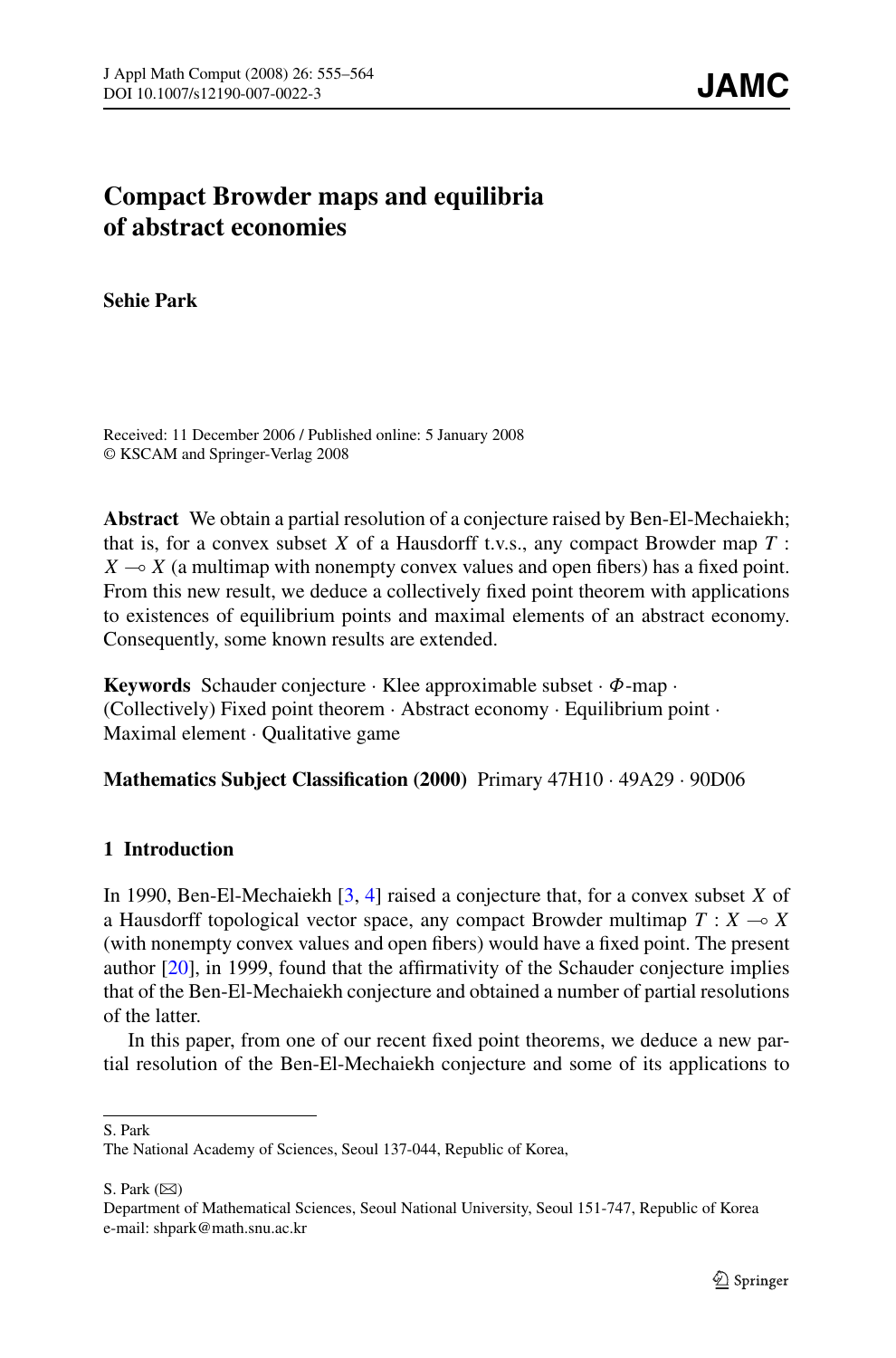<span id="page-1-0"></span>existences of equilibrium points and maximal elements of an abstract economy. Consequently, we obtain generalizations of some known results.

In Sect. 2, some historical background of our theme in this paper is given and one of our recent fixed point theorems is introduced. Section [3](#page-4-0) deals with a fixed point theorem which is a partial resolution of the Ben-El-Mechaiekh conjecture. From the main result we obtain a general collectively fixed point theorem and an equivalent intersection theorem. In Sect. [4](#page-6-0), our main result is applied to existences of equilibrium points and maximal elements of an abstract economy.

#### **2 Preliminaries**

A t.v.s. means a topological vector space.

The following is the well-known Schauder conjecture raised in 1935; see *The Scottish Book* [[16\]](#page-8-0), Problem 54.

**Conjecture 1** (Schauder [\[16](#page-8-0)]) *Every nonempty compact convex subset X of a (metrizable) t*.*v*.*s*. *E has the fixed point property*; *that is*, *every continuous map*  $f: X \to X$  *has a point*  $x_0 \in X$  *such that*  $x_0 = f(x_0)$ .

This conjecture was motivated by the Brouwer fixed point theorem in 1912 for Euclidean spaces and Schauder's fixed point theorems in 1930 for Banach spaces. Earlier partial resolutions of Conjecture 1 were due to Tychonoff in 1935 for locally convex Hausdorff t.v.s. *E* and to Fan in 1964 for a t.v.s. *E* on which its topological dual *E*<sup>∗</sup> separates points. For the history of partial resolutions of Conjecture 1, see [\[10](#page-8-0), [12](#page-8-0), [16,](#page-8-0) [20,](#page-8-0) [21\]](#page-9-0).

A map or a multimap is said to be *compact* if its range is contained in a compact subset of its codomain. The following was also raised; see [\[17](#page-8-0)].

**Conjecture 2** *For every nonempty convex subset X of a Hausdorff t*.*v*.*s*. *E*, *a compact continuous map*  $f: X \rightarrow X$  *has a fixed point.* 

The following are examples of the affirmative partial cases of Conjecture 2:

- (1) (Schauder) *E* is a normed vector space.
- (2) (Hukuhara) *E* is locally convex.
- (3) (Klee) *X* is admissible (in the sense of Klee).
- (4) (Idzik)  $f(X)$  is convexly totally bounded (simply, c.t.b.).
- (5) (Nhu and Arandelović)  $X$  is compact and weakly admissible.

For the literature, see [\[10](#page-8-0), [12](#page-8-0), [21](#page-9-0), [24](#page-9-0)]. In 2001, Cauty [[6\]](#page-8-0) claimed to resolve Conjecture 2 affirmatively, but later, it was known that his proof had a gap.

Let us say that a subset *X* of a t.v.s. has the *compact convex fixed point property* (c.c.f.p.p.) if for any nonempty convex subset *C* of *X*, a compact continuous map  $f: C \to C$  has a fixed point. Note that the above (1)–(5) give examples of sets having the c.c.f.p.p.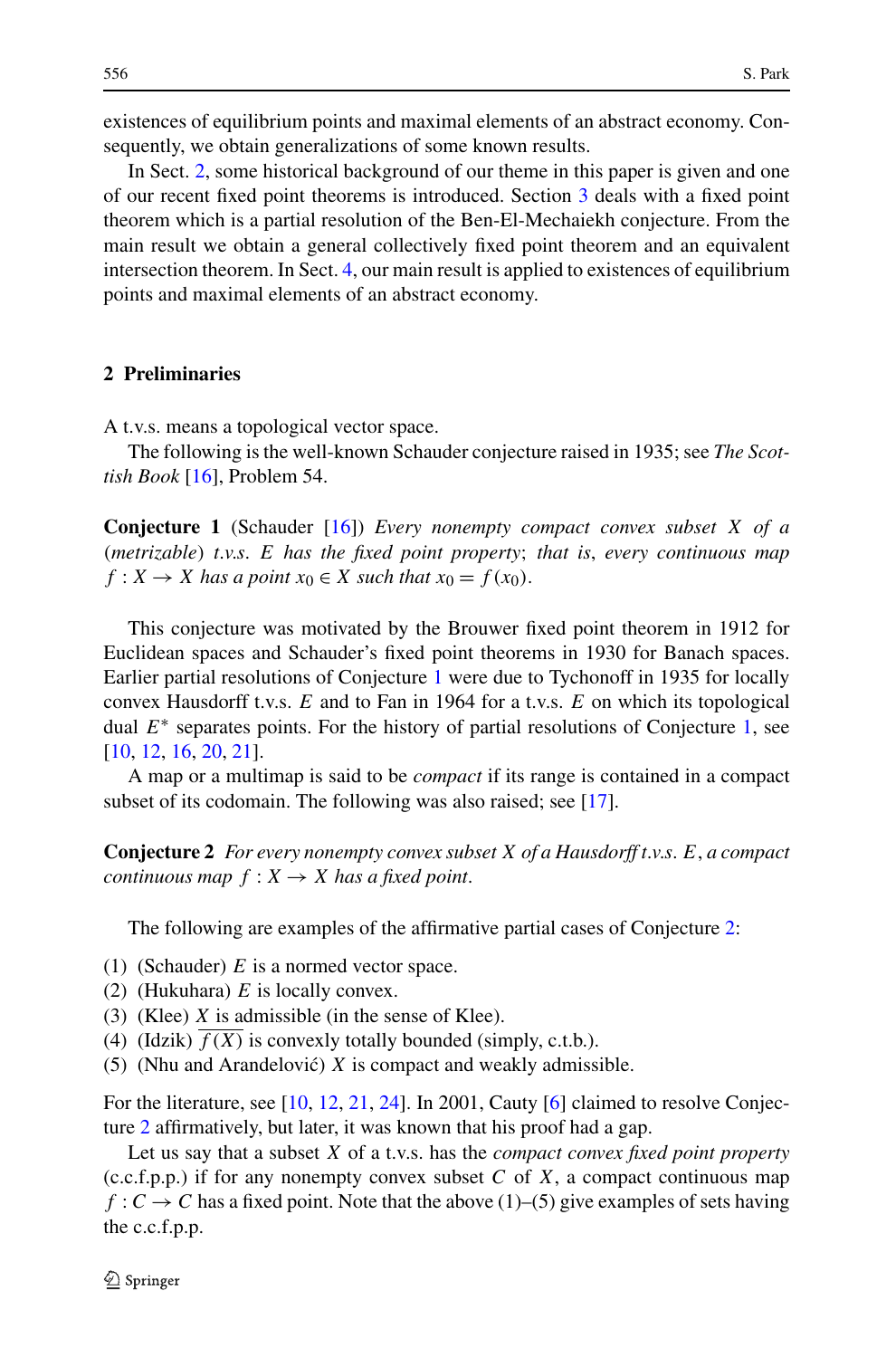<span id="page-2-0"></span>A *polytope P* in a subset *X* of a t.v.s. *E* is a homeomorphic image of a standard simplex. A nonempty subset *K* of *E* is said to be *Klee approximable* if for any neighborhood *V* of 0 in *E*, there exists a continuous map  $h: K \to E$  such that  $x - h(x) \in V$ for all  $x \in K$  and  $h(K)$  is contained in a polytope of E. Especially, for a subset X of *E*, *K* is said to be Klee approximable *into X* whenever the range  $h(K)$  is contained in a polytope in *X*.

We give some examples of Klee approximable sets as in [\[24](#page-9-0), [25](#page-9-0)]:

- (1) A subset *X* of *E* is admissible (in the sense of Klee) iff every compact subset *K* of *X* is Klee approximable into *E*.
- (2) Any polytope in a subset *X* of a t.v.s. is Klee approximable into *X*.
- (3) Any compact subset *K* of a convex subset *X* in a locally convex t.v.s. is Klee approximable into *X*.
- (4) Any compact subset *K* of a convex and locally convex subset *X* of a t.v.s. is Klee approximable into *X*.
- (5) Any compact subset *K* of an admissible convex subset *X* of a t.v.s. is Klee approximable into *X*.
- (6) Let *X* be an almost convex dense subset of an admissible subset *Y* of a t.v.s. *E*. Then every compact subset *K* of *Y* is Klee approximable into *X*.

Note that  $(6) \Rightarrow (5) \Rightarrow (4) \Rightarrow (3)$ .

The following recent result contains a large number of known theorems:

**Theorem 0** (Park [[23\]](#page-9-0)) *Let X be a subset of a Hausdorff t.v.s. E and*  $f: X \rightarrow X$  *a compact continuous map. If*  $f(X)$  *is Klee approximable into* X, then f has a fixed *point*.

Recall that a *Browder map* is a multimap with nonempty convex values and open fibers.

In 1968, Browder obtained the following:

**Theorem 1** (Browder [\[5](#page-8-0)]) *If X is a compact convex set in a t.v.s. E and*  $T : X \rightarrow X$ *is a Browder map, then T has a fixed point*  $x_0 \in X$ *, that is,*  $x_0 \in T(x_0)$ .

Browder proved this by applying the partition of unity argument subordinated to a finite open cover and the Brouwer fixed point theorem. Actually, he had to assume the Hausdorffness of *E* (which is redundant) and obtained a continuous selection  $f: X \to X$  of *T*. The selection method is generalized as follows:

**Lemma** *Let X be a normal topological space*, *Y a convex subset of a t*.*v*.*s*. *E*, *and*  $S: X \rightarrow Y$  *a multimap such that* 

$$
X = \bigcup_{i=1}^{n+1} \text{Int } S^-(y_i) \quad \text{for some } N = \{y_1, y_2, \dots, y_{n+1}\} \subset Y.
$$

*Then there exists a continuous map*  $s: X \to Y$  *such that*  $s(x) \in \cos(x)$  *for all*  $x \in X$ *and*  $s = \phi_N \circ p$ , where  $p: X \to \Delta_n$  and  $\phi_N: \Delta_n \to \infty$  *N* are continuous maps and *Δn is an n-simplex*.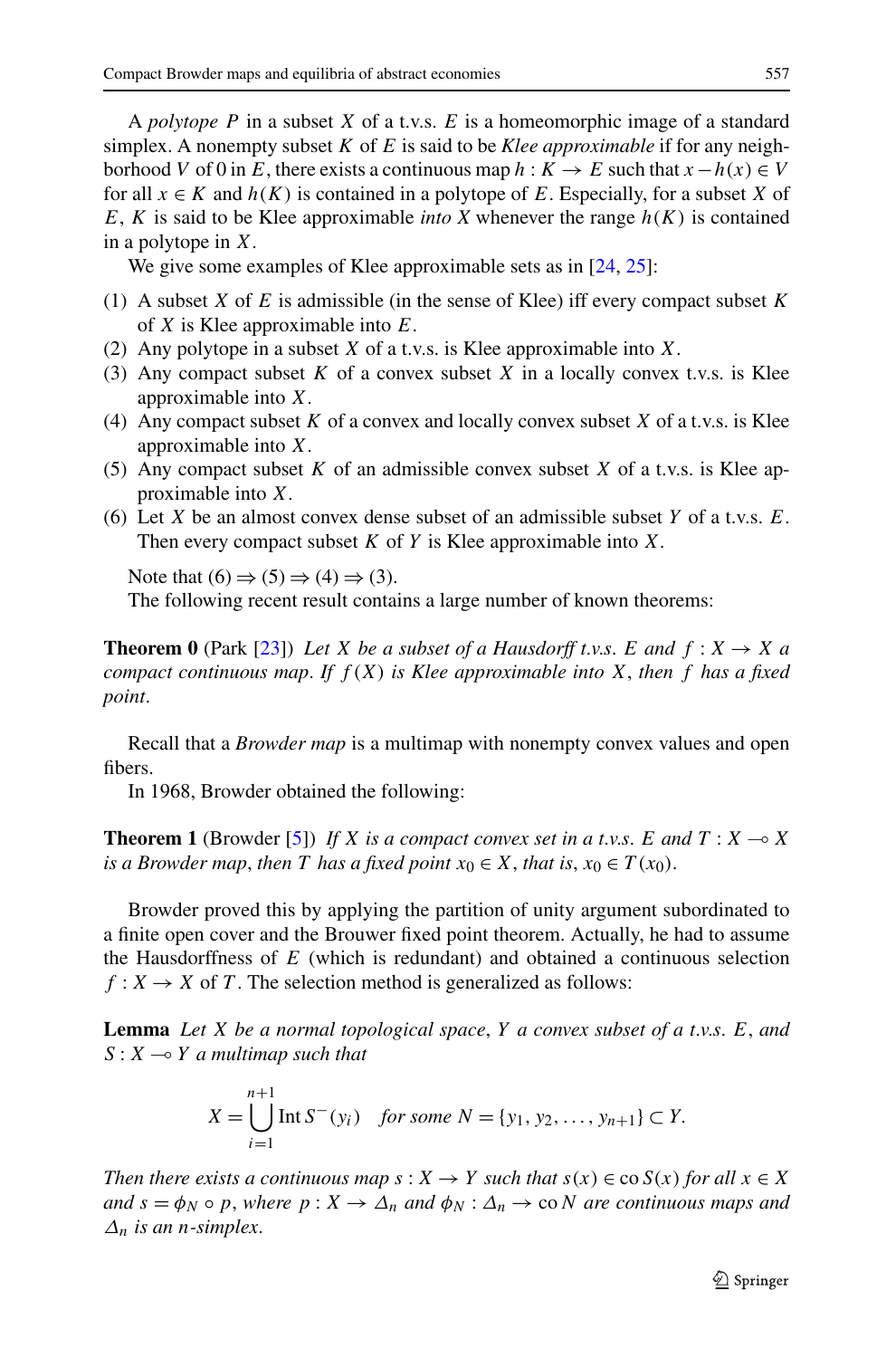<span id="page-3-0"></span>Recall that  $S^{-}(y) := \{x \in X \mid y \in S(x)\}$  is the fiber of the multimap  $S : X \to Y$  at  $y \in Y$ .

Lemma can be proved by following the proof of [\[19](#page-8-0), Lemma 1] and by the fact that, for each locally finite open cover of a normal space, there is a partition of unity subordinated to it. (In this paper, a normal space or a paracompact space is always assumed to be Hausdorff.) Note also that Lemma works for a generalized convex space *(Y,D*;*Γ )* instead of *Y* in Lemma; see [\[19](#page-8-0)].

Note that, in Lemma, if *X* is a subset of *E* containing co *N*, then  $s|_{\text{co }N}$  : co  $N \rightarrow$ co*N* has a fixed point by the Brouwer fixed point theorem. This is the essential nature of the Browder Theorem [1.](#page-2-0)

For a topological space *X* and a subset *Y* of a t.v.s., a multimap  $T : X \rightarrow Y$  is called a *Φ*-*map* or a *Fan-Browder map* provided that there exists a multimap *S* :  $X \rightarrow Y$  such that

(1) for each  $x \in X$ , co  $S(x) \subset T(x)$ ; and

(2)  $X = \left[ \int \left[ \ln S^{-}(y) \right] y \in Y \right].$ 

Observe that a Browder map is a *Φ*-map.

For topological spaces *X* and *Y*, a multimap  $T : X \rightarrow Y$  is said to be *locally (continuously) selectionable* if for each  $x_0 \in X$ , there exists an open neighborhood *V*<sub>0</sub> of *x*<sub>0</sub> and a continuous map  $f: V_0 \to Y$  such that  $f(x) \in T(x)$  for all  $x \in V_0$ ; see [\[19](#page-8-0)].

The following is given [\[19](#page-8-0), Theorems 4 and 5]:

**Theorem 2** (Park [[19\]](#page-8-0)) *Let X be a paracompact topological space and Y a convex subset of a t*.*v*.*s*. *E*. *Then*

- (1) *any Φ-map T* : *X Y is locally selectionable*; *and*
- (2) any locally selectionable multimap  $A: X \rightarrow Y$  having nonempty convex values *has a continuous selection*  $s: X \rightarrow Y$ .

**Corollary** (Ben-El-Mechaiekh et al. [\[1](#page-8-0), [2](#page-8-0)]) *Let X be a paracompact topological space*, *Y a convex subset of a t*.*v*.*s*. *E*, *and A* : *X* - *Y a Browder map*. *Then there exists a continuous selection*  $s: X \rightarrow Y$  *of* A.

For the Browder Theorem [1](#page-2-0), it is natural to ask whether the theorem still holds under the compactness of the map *T* instead of the compactness of the domain *X*. In fact, in 1990, Ben-El-Mechaiekh raised the following:

**Conjecture 3** (Ben-El-Mechaiekh [[3,](#page-8-0) [4](#page-8-0)]) *For a nonempty convex subset X of a*  $t.v.s. E, a compact Browder map T: X \rightarrow X$  has a fixed point.

Of course, if *X* itself is compact, then Conjecture 3 reduces to the Browder Theorem [1.](#page-2-0) Hence, we assume that *T* is not surjective in Conjecture 3.

Some partial resolutions of Conjecture 3 were known by Ben-El-Mechaiekh et al. [[2–4\]](#page-8-0) and Park [[20\]](#page-8-0). Moreover, we noticed in [[20\]](#page-8-0) that, in a sense, Conjecture [2](#page-1-0) implies Conjecture 3 as follows: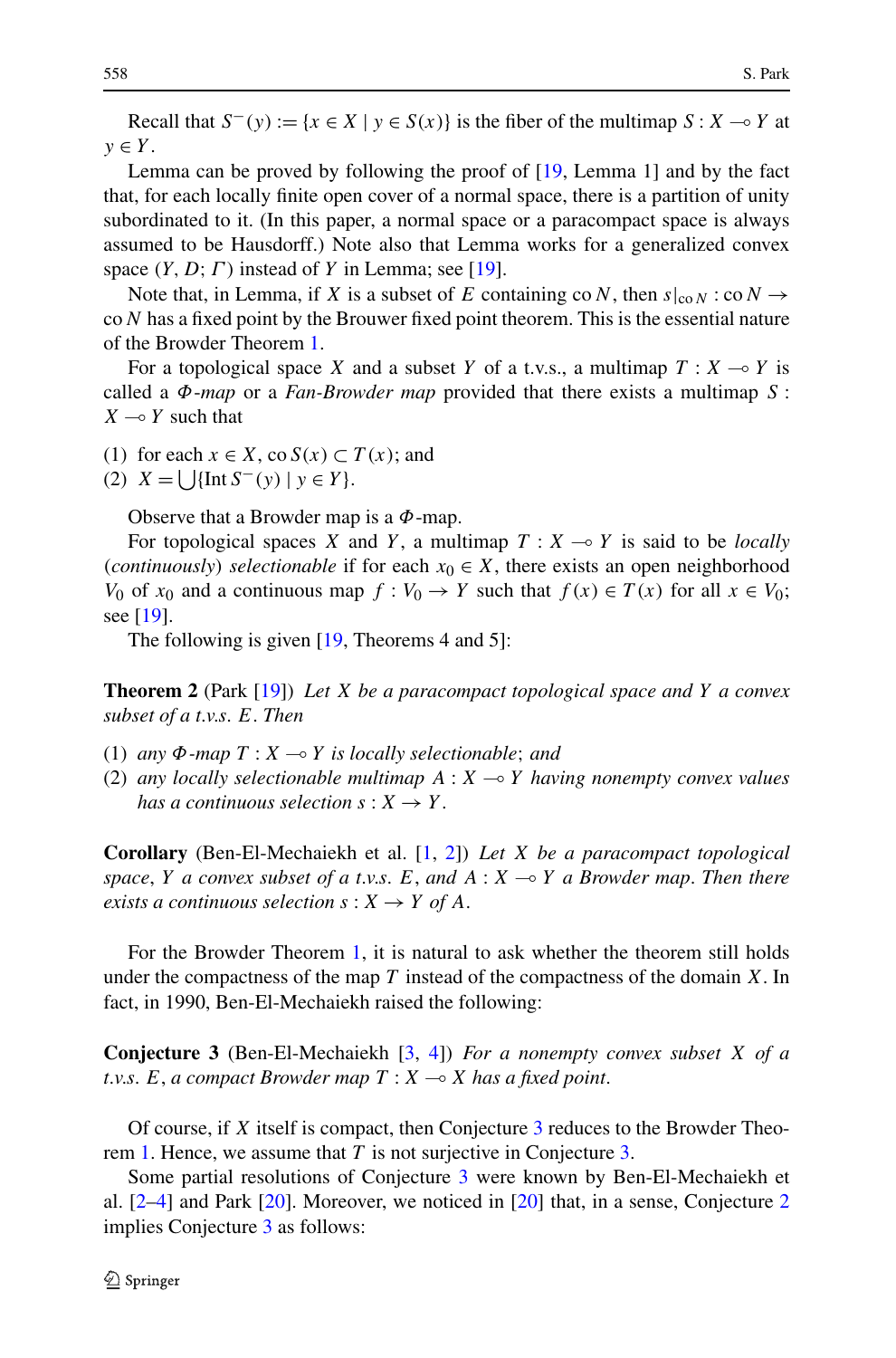<span id="page-4-0"></span>**Theorem 3** (Park [\[20](#page-8-0)]) *Let X be a nonempty convex subset of a Hausdorff t*.*v*.*s*. *E having the c*.*c*.*f*.*p*.*p*. *and T* : *X* - *X a Browder map*. *If T is compact*, *then T has a fixed point*.

## **3 Fixed point theorems**

In this section, we obtain a fixed point theorem and a collectively fixed point theorem. Motivated by Theorem 3, we obtain the following:

**Theorem 4** *Let X be a convex subset of a Hausdorff t.v.s. E and*  $T : X \rightarrow X$  *a locally selectionable compact multimap with convex values. If*  $X$  *has the c.c.f.p.p. or*  $T(X)$ *is Klee approximable into* co *T (X)*, *then T has a fixed point*.

*Proof* We show that the convex hull *C* of the compact set  $K := \overline{T(X)}$  is a regular  $\sigma$ compact space (For details, see Lassonde [[15\]](#page-8-0) and Fournier-Granas [\[9](#page-8-0)]), and hence it  $\bigcup_{n=1}^{\infty} K_n$  of compact sets  $K_n = \Psi_n(\Delta_n \times K^{n+1})$ , where  $\Delta_n = \text{co}\{e_i\}_{i=1}^{n+1}$  is a standard is Lindelöf and so paracompact. Indeed,  $C$  can be expressed as the countable union *n*-simplex,  $K^{n+1} = K \times K \times \cdots \times K$  the  $(n + 1)$ -fold of *K*, and

$$
\Psi_n: \Delta_n \times K^{n+1} \to C \quad \text{defined by } \Psi_n\left(\sum_{i=1}^{n+1} \alpha_i e_i, \ (x_i)_{1 \le i \le n+1}\right) = \sum_{i=1}^{n+1} \alpha_i x_i
$$

is a continuous map. Note that the convex set *X* contains the paracompact set *C*. Now by Theorem 2(2), the restriction  $T|_{C}: C \to \overline{T(X)} \subset C$  has a compact continuous selection  $s: C \to C$ . Since *X* has the c.c.f.p.p. or  $s(C)$  is Klee approximable into *C*, by Theorem 0, there exists a point  $x_0 \in C \subset X$  such that  $x_0 = s(x_0) \in T(x_0)$ . This completes our proof.

The following is a particular resolution of the Ben-El-Mechaiekh conjecture:

**Corollary 4.1** *Let*  $X$  *be a convex subset of a Hausdorff t.v.s.*  $E$  *and*  $T : X \rightarrow X$  *be a compact*  $\Phi$ *-map.* If *X* has the c.c.f.p.p. or  $T(X)$  is Klee approximable into co  $T(X)$ , *then T has a fixed point*.

Note that Corollary 4.1 generalizes Yannelis and Prabhakar [[29,](#page-9-0) Theorem 3.2].

From Corollary 4.1, we easily obtain the following existence result on maximal elements:

**Corollary 4.2** *Let X be a convex subset of a Hausdorff t.v.s. E and*  $P: X \rightarrow X$  *be a compact multimap such that*  $(1)$   $P(x)$  *is convex (possibly empty) and*  $x \notin P(x)$  *for* each  $x \in X$ ; and (2)  $P^-(y)$  is open for each  $y \in X$ . If X has the c.c.f.p.p. or  $P(X)$  is *Klee approximable into* co  $P(X)$ *, then there exists an*  $\overline{x} \in X$  *such that*  $P(\overline{x}) = \emptyset$ *.* 

It is clear from Theorem 1 that if *X* itself is compact, then the Hausdorffness of *E* is redundant. Note that Corollary 4.2 generalizes Yannelis and Prabhakar [\[29](#page-9-0), Theorem 5.3].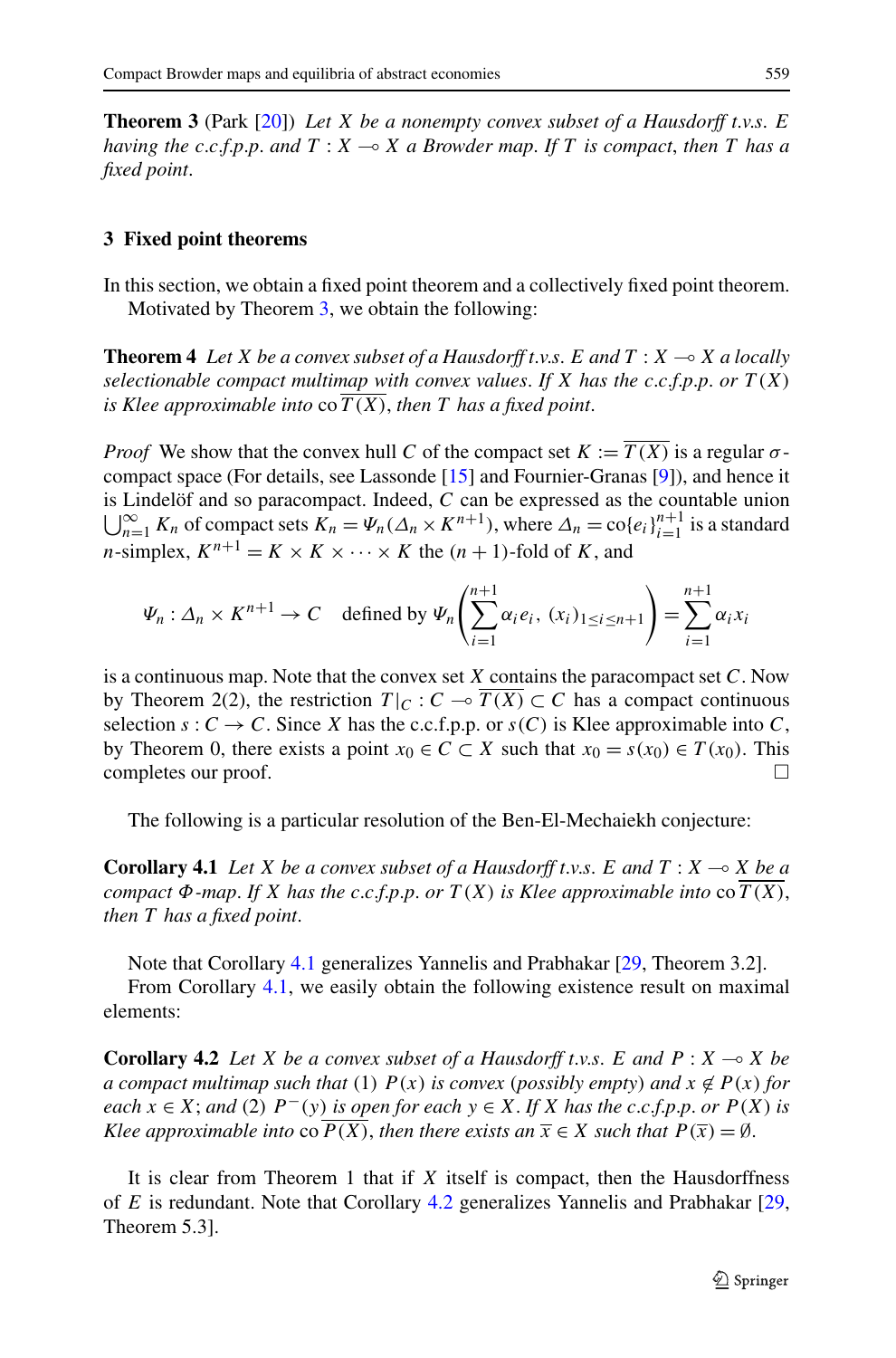<span id="page-5-0"></span>Let  ${X_i}_{i \in I}$  be a family of sets. For a given  $i \in I$ , let

$$
X := \prod_{j \in I} X_j \quad \text{and} \quad X^i := \prod_{j \in I \setminus \{i\}} X_j.
$$

For  $x^i \in X^i$  and  $j \in I \setminus \{i\}$ , let  $x^i_j$  denote the *j*th coordinate of  $x^i$ . For  $x^i \in X^i$  and  $x_i \in X_i$ , let  $[x^i, x_i] \in X$  be defined as follows: its *i*th coordinate is  $x_i$  and, for  $j \neq i$ , the *j*th coordinate is  $x_j^i$ . Therefore, any  $x \in X$  can be expressed as  $x = [x^i, x_i]$  for any  $i \in I$ , where  $x^i = \pi^i(x)$  and  $x_i = \pi_i(x)$  denote the projection of *x* in  $X^i$  and  $X_i$ , respectively.

For  $A \subset X$ ,  $x^i \in X^i$ , and  $x_i \in X_i$ , let

$$
A(x^{i}) := \{ y_{i} \in X_{i} \mid [x^{i}, y_{i}] \in A \} \quad \text{and} \quad A(x_{i}) := \{ y^{i} \in X^{i} \mid [y^{i}, x_{i}] \in A \}.
$$

For a family  $\{E_i\}_{i \in I}$  of t.v.s., let  $E := \prod_{i \in I} E_i$ . Similarly,  $X := \prod_{i \in I} X_i$  and  $K :=$  $\prod_{i \in I} K_i$  for subsets  $X_i$  and  $K_i$  of  $E_i$  for  $i \in I$ .

From Theorems [0](#page-2-0) and [2,](#page-3-0) we deduce the following collectively fixed point theorem:

**Theorem 5** Let  $\{X_i\}_{i\in I}$  be a family of convex sets, each in a Hausdorff t.v.s.  $E_i$ , *and*  $K_i$  *a* nonempty compact subset of  $X_i$ . For each  $i \in I$ , let  $S_i$ ,  $T_i : X \to K_i$  be *multimaps satisfying*

(1) *for each*  $x \in X$ , co  $S_i(x) \subset T_i(x)$ ; *and* (2)  $D := \text{co } K \subset \bigcup_{y \in K_i} \text{Int}_X S_i^-(y).$ 

*If X has the c.c.f.p.p. or K is Klee approximable into D, then there exists an*  $\overline{x} \in K$ *such that*  $\overline{x}_i \in T_i(\overline{x})$ , *where*  $\overline{x}_i$  *is the projection of*  $\overline{x}$  *in*  $X_i$ , *for each*  $i \in I$ .

*Proof* Since  $K = \prod_{i \in I} K_i$  is compact in *E*,  $D = \text{co } K$  is  $\sigma$ -compact and hence Lindelöf. Since *D* is regular as a subset of a Hausdorff t.v.s. *E*, we know that *D* is paracompact as in the proof of Theorem [4.](#page-4-0) Consider  $S_i|_D : D \to K_i$ . Note that *D* =  $\bigcup_{y \in K_i}$  (Int *S<sub>i</sub><sup>−</sup>*(*y*)) ∩ *D* by (2) and Int<sub>*D*</sub>(*S<sub>i</sub>*|*D*)<sup>−</sup>(*y*) = (Int *S<sub>i</sub><sup>−</sup>*(*y*)) ∩ *D* for *y* ∈ *K<sub>i</sub>*. Therefore, by Theorem [2](#page-3-0)(2),  $(\cos S_i)|_D : D \rightarrow X_i$  has a continuous selection *s<sub>i</sub>* : *D* → *K<sub>i</sub>* such that  $s_i(x) \in \text{co } S_i(x) \subset T_i(x)$  for each  $x \in D$ . Define  $s : D \to K$ by  $(s(x))_i = s_i(x)$  for each  $i \in I$  and  $x \in D$ . Then *s* is continuous. Since *X* has the c.c.f.p.p. or by Theorem 0, *s* has a fixed point  $\overline{x} \in K$ ; that is,  $\overline{x} \in s(\overline{x})$  and  $\overline{x}_i = (s(\overline{x}))_i = s_i(\overline{x}) \in T_i(\overline{x})$ . This completes our proof.

*Remark* If each *Ei* is locally convex, then Theorem 5 reduces to Yannelis and Prab-hakar [[29,](#page-9-0) Theorem 3.2], Ding et al. [\[8](#page-8-0), Theorem 2], Husain and Tarafdar [[12,](#page-8-0) Theorem 2.2], and Wu and Shen [[28,](#page-9-0) Theorem 2]. Note that if *I* is a singleton, Theorem 5 reduces to Corollary [4.1](#page-4-0).

From Theorem 5, we have the following equivalent form:

**Theorem 6** Let  $\{X_i\}_{i\in I}$  and  $\{K_i\}_{i\in I}$  be the same as in Theorem 5. For each  $i \in I$ , *Ai and Bi are subsets of X satisfying*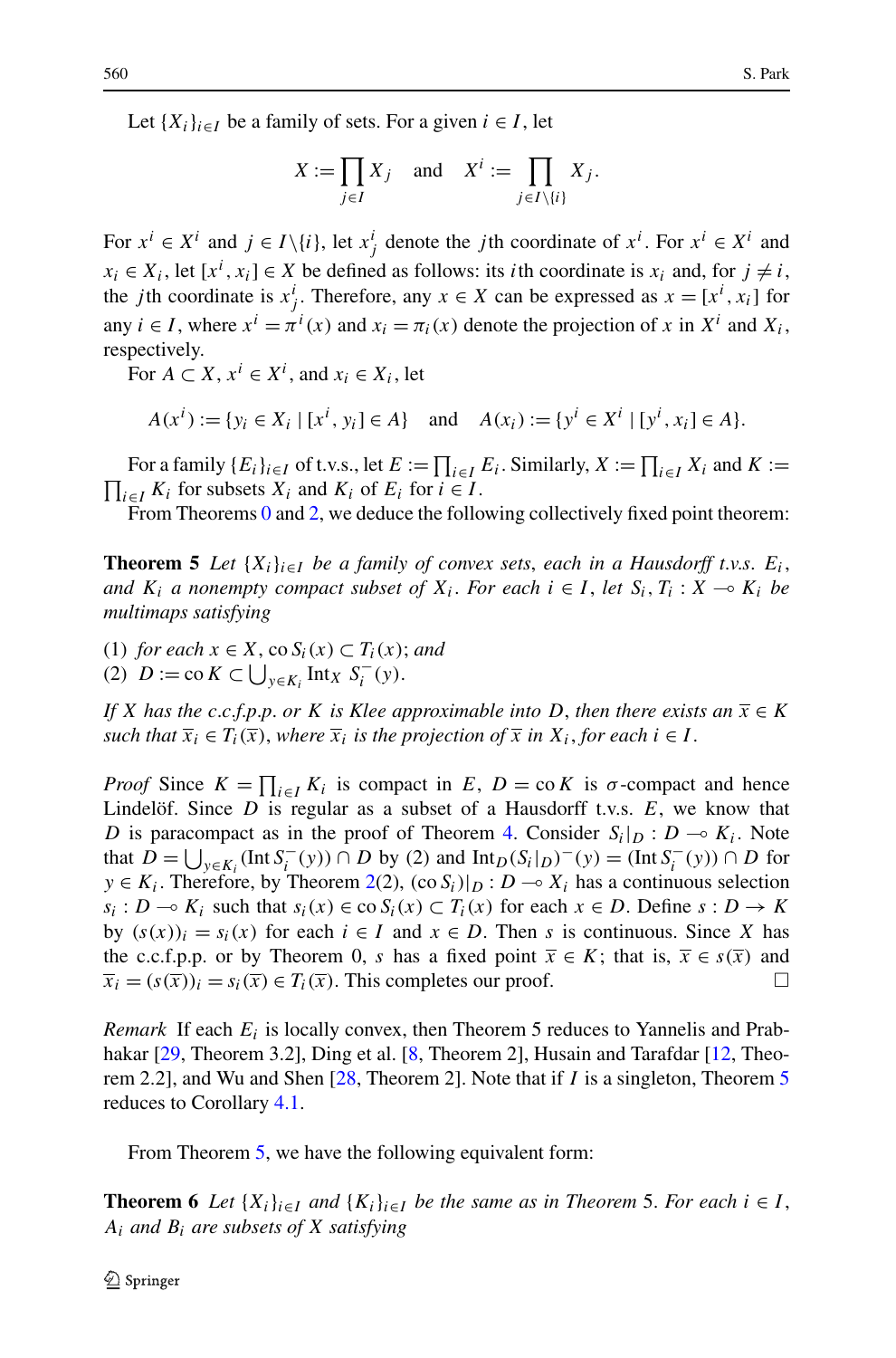<span id="page-6-0"></span>(1) *for each*  $x^i$  ∈  $X^i$ ,  $\emptyset$  ≠ co  $A_i(x^i)$  ⊂  $B_i(x^i)$  ⊂  $K_i$ ; *and* (2) *for each*  $y \in K_i$ ,  $A_i(y)$  *is open in*  $X^i$ .

*If X has the c*.*c*.*f*.*p*.*p*. *or K is Klee approximable into D* := co*K*, *then we have*  $\bigcap_{i\in I} B_i \neq \emptyset$ .

*Proof* We apply Theorem 5 with  $S_i$ ,  $T_i$ :  $X \rightarrow K_i$  given by  $S_i(x) := A_i(x^i)$  and  $T_i(x) := B_i(x^i)$  for each  $x \in X$ . Then for each  $i \in I$  we have the following:

- (a) For each  $x \in X$ , we have co  $S_i(x) \subset T_i(x) \subset K_i$ .
- (b) For each  $y \in K_i$ , we have

$$
x \in S_i^-(y) \Longleftrightarrow y \in S_i(x) \Longleftrightarrow (x, y) \in \text{Gr}(S_i) \subset X \times K_i
$$

and, on the other hand,

$$
x \in S_i^-(y) \Longleftrightarrow y \in S_i(x) = A_i(x^i) \Longleftrightarrow (x^i, y) \in A_i.
$$

Hence,

$$
S_i^-(y) = \{x = [x^i, x_i] \in X \mid x^i \in A_i(y), x_i \in X_i\} = A_i(y) \times X_i.
$$

Note that  $S_i^-(y)$  is open in  $X = X^i \times X_i$ .

Therefore, by Theorem [5,](#page-5-0) there exists an  $\hat{x} \in K$  such that  $\hat{x} \in T(\hat{x}) := \prod_{i \in I} T_i(\hat{x})$ ; that is,  $\hat{x}_i \in T_i(\hat{x}) = B_i(\hat{x}^i)$  for all  $i \in I$ . Hence,  $\hat{x} = [\hat{x}^i, \hat{x}_i] \in \bigcap_{i \in I} B_i \neq \emptyset$ . This completes our proof.

#### **4 Equilibrium points and maximal elements**

We apply Theorem [6](#page-5-0) to existences of equilibrium points and maximal elements of an abstract economy.

An *abstract economy*  $\Gamma = (X_i, A_i, B_i, P_i)_{i \in I}$  consists of an index set *I* of agents, a choice set  $X_i$  in a t.v.s., constraint correspondences  $A_i$ ,  $B_i$  :  $X = \prod_{i \in I} X_i \to X_i$ , and a preference correspondence  $P_i$ :  $X \rightarrow X_i$  for each  $i \in I$ . An *equilibrium point x* =  $(x_i)_{i \in I}$  ∈ *X* is the one satisfying  $x_i$  ∈  $B_i(x)$  and  $A_i(x) \cap P_i(x) = ∅$  for each  $i ∈ I$ . We say that *x* ∈ *X* is a *maximal point* of the game  $(X_i, P_i)_{i \in I}$  if  $P_i(x) = \emptyset$  for each  $i \in I$ .

**Theorem 7** Let  $\Gamma = (X_i, A_i, B_i, P_i)_{i \in I}$  be an abstract economy such that, for each  $i \in I$ ,

- (1) *Xi is a convex subset of a Hausdorff t*.*v*.*s*. *Ei*, *and Ki is a nonempty compact subset of Xi*;
- (2) *for each*  $x \in X$ , co  $A_i(x) \subset B_i(x) \subset K_i$ ;
- (3)  $D := \text{co } K \subset \bigcup_{y \in K_i} \text{Int}(A_i^-(y) \cap (P_i^-(y) \cup F_i)), \text{ where } F_i := \{x \in X \mid A_i(x) \cap F_i\}$  $P_i(x) = \emptyset$ ; *and*
- (4) *for each*  $x = (x_i)_{i \in I} \in X$ ,  $x_i \notin \text{co } P_i(x)$ .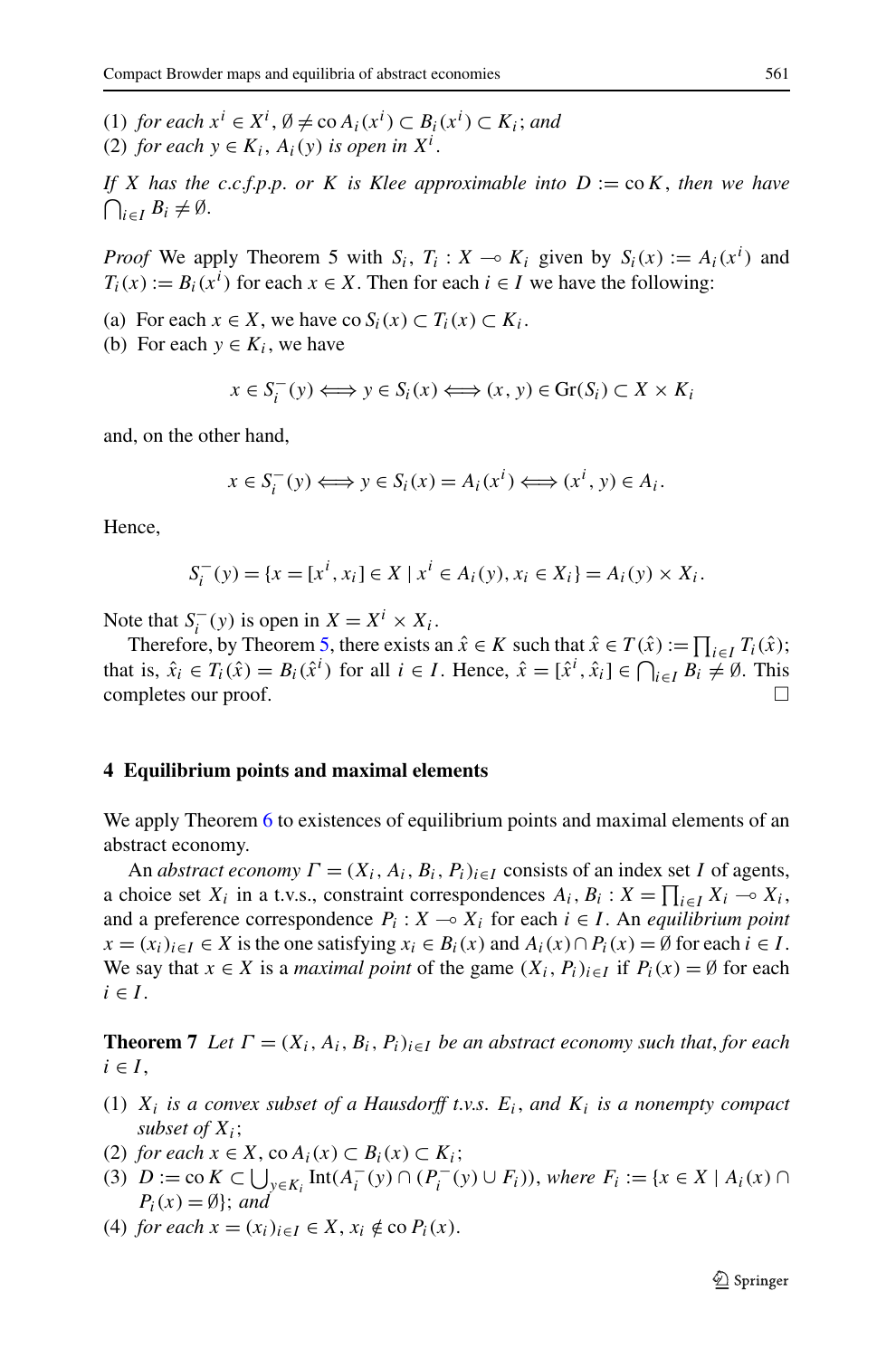*If X has the c*.*c*.*f*.*p*.*p*. *or K is Klee approximable into D*, *then Γ has an equilibrium point in K*.

*Proof* Let

$$
G_i := \{ x \in X \mid A_i(x) \cap P_i(x) \neq \emptyset \} \text{ for each } i \in I.
$$

For each  $i \in I$ , we define two multimaps  $S_i$ ,  $T_i : X \to K_i$  by

$$
S_i(x) = \begin{cases} A_i(x) \cap \text{co } P_i(x) & \text{if } x \in G_i, \\ A_i(x) & \text{if } x \in F_i, \end{cases}
$$

$$
T_i(x) = \begin{cases} B_i(x) \cap \text{co } P_i(x) & \text{if } x \in G_i, \\ B_i(x) & \text{if } x \in F_i. \end{cases}
$$

Then for each  $i \in I$  and  $x \in X$ , we have co  $S_i(x) \subset T_i(x)$ ; and for each  $y \in K_i$ , we have

$$
S_i^-(y) = [(A_i^-(y) \cap (co P_i)^-(y)) \cap G_i] \cup [A_i^-(y) \cap F_i]
$$
  
\n
$$
\supset [(A_i^-(y) \cap P_i^-(y)) \cap G_i] \cup [A_i^-(y) \cap F_i]
$$
  
\n
$$
= [A_i^-(y) \cap P_i^-(y)] \cup [A_i^-(y) \cap F_i]
$$
  
\n
$$
= A_i^-(y) \cap (P_i^-(y) \cup F_i),
$$

which implies  $D = \text{co } K \subset \bigcup_{y \in K_i} \text{Int } S_i^-(y)$  by (3). Therefore, all of the require-ments of Theorem [5](#page-5-0) are satisfied. Hence, there exists an  $\overline{x} \in K$  such that  $\overline{x}_i \in T_i(\overline{x})$ for each  $i \in I$ . By (4),  $\overline{x_i} \notin \text{co } P_i(\overline{x})$ . Therefore,  $\overline{x_i} \in B_i(\overline{x})$  for each  $i \in I$  by the definition of *T<sub>i</sub>* and hence  $A_i(\overline{x}) \cap P_i(\overline{x}) = \emptyset$ . This shows that  $\overline{x}$  is an equilibrium point of  $\Gamma$ .

*Remark* We followed the proof of Tarafdar [[26,](#page-9-0) Theorem 3.1]. If all of  $E_i$ 's are locally convex, then Theorem [7](#page-6-0) reduces to Ding et al. [[8,](#page-8-0) Theorems 4 and 5] and Husain and Tarafdar [\[11](#page-8-0), Theorem 3.1]. Moreover, condition (3) seems to be artificial and is implied by

(3)' 
$$
D := \text{co } K \subset \bigcup_{y \in K_i} \text{Int}(A_i^-(y) \cap P_i^-(y)).
$$

In this case, for locally convex *Ei*'s, Theorem 7 sharpens Wu and Shen [\[28](#page-9-0), Theorem 10], which in turn extends results of Yannelis and Prabhakar [\[29](#page-9-0)], S.-Y. Chang [\[7](#page-8-0)], Tian [[27\]](#page-9-0), and Im et al. [[13\]](#page-8-0). Similarly, [\[28](#page-9-0), Theorems 11 and 12] can also be improved.

**Theorem 8** *Let*  $\Gamma = (X_i, P_i)_{i \in I}$  *be a game such that, for each*  $i \in I$ ,

- (1)  $X_i$  *is a convex subset of a Hausdorff t.v.s.*  $E_i$ *, and*  $K_i$  *is a nonempty compact convex subset of Xi*;
- (2)  $K \subset \bigcup_{y \in K_i} \text{Int}_X(P_i^-(y) \cup F_i)$ , *where*  $X = \prod_{i \in I} X_i$  *and*  $F_i := \{x \in X \mid P_i(x) = x\}$ ∅}; *and*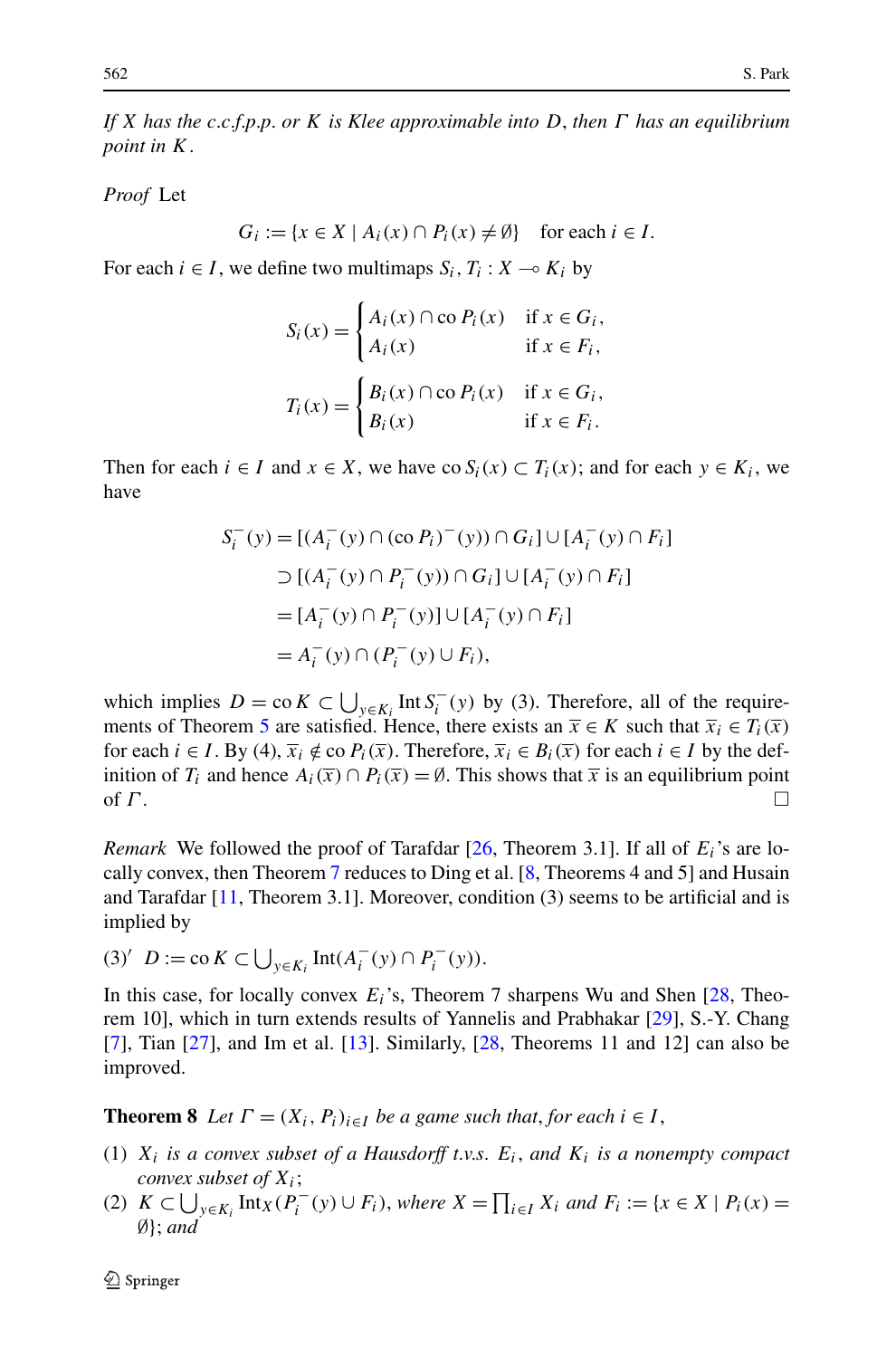<span id="page-8-0"></span>(3) *for each*  $x = (x_i)_{i \in I} \in X$ ,  $x_i \notin \text{co } P_i(x)$ .

*If X has the c*.*c*.*f*.*p*.*p*. *or K is Klee approximable into D* := co*K*, *then Γ has a maximal element in K*.

*Proof* For each  $i \in I$ , define a multimap  $A_i : X \to K_i$  by  $A_i(x) := K_i$  for  $x \in X$ . Now we can apply Theorem 7 with  $A_i \equiv B_i$  and the conclusion follows.

*Remark* If each *Ei* is locally convex, then Theorem 8 reduces to Husain and Tarafdar [11, Theorem 3.2]. Note also that Theorems 5–8 improve corresponding ones in our previous works [18] and [[22\]](#page-9-0). Finally, we notice that Lemma 3 of Kim and Ding [14] is an incorrectly stated version of our Corollary [4.1](#page-4-0) and they had to assume local convexity of the space *E*.

### **References**

- 1. Ben-El-Mechaiekh, H., Deguire, P., Granas, A.: Points fixes et coïncidences pour les fonctions multivoque II (applications de type *ϕ* et *ϕ*∗). C.R. Acad. Sci. Paris Sér. I. Math. **295**, 381–384 (1982)
- 2. Ben-El-Mechaikh, H., Deguire, P., Granas, A.: Points fixes et coincidences pour la functions multivoques III (applications de type *M* et *M*∗). C.R. Acad. Sci. Paris Ser. I. Math. **305**, 331–384 (1987)
- 3. Ben-El-Mechaiekh, H.: The coincidence problem for compositions of set-valued maps. Bull. Austral. Math. Soc. **41**, 421–434 (1990)
- 4. Ben-El-Mechaiekh, H.: Fixed points for compact set-valued maps. Q A Gen. Topol. **10**, 153–156 (1992)
- 5. Browder, F.E.: The fixed point theory of multi-valued mappings in topological vector spaces. Math. Ann. **177**, 283–301 (1968)
- 6. Cauty, R.: Solution du probléme de point fixe de Schauder. Fund. Math. **170**, 231–246 (2001)
- 7. Chang, S.-Y.: On the Nash equilibrium. Soochow J. Math. **16**, 241–248 (1990)
- 8. Ding, X.-P., Kim, W.K., Tan, K.-K.: A selection theorem and its applications. Bull. Austral. Math. Soc. **46**, 205–212 (1992)
- 9. Fournier, G., Granas, A.: The Lefschetz fixed point theorem for some classes of non-metrizable spaces. J. Math. Pures Appl. **52**, 271–284 (1973)
- 10. Hadžic, O.: Fixed Point Theory in Topological Vector Spaces. University of Novi Sad, Novi Sad ´ (1984)
- 11. Husain, T., Tarafdar, E.: A selection and a fixed point theorem and an equilibrium point of an abstract economy. Int. J. Math. Math. Sci. **18**, 179–184 (1995)
- 12. Idzik, A.: Almost fixed point theorems. Proc. Am. Math. Soc. **104**, 779–784 (1988)
- 13. Im, S.M., Kim, W.K., Rim, D.I.: Existence of equilibrium in non-compact sets and its applications. J. Korean Math. Soc. **29**, 361–373 (1992)
- 14. Kim, W.K., Ding, X.-P.: On generalized weight Nash equilibria for generalized multiobjective games. J. Korean Math. Soc. **40**, 883–899 (2003)
- 15. Lassonde, M.: Rèduction du cas multivoque au cas univoque dans les problèmes de coincidence. In: Théra, M.A., Baillon, J.-B. (eds.) Fixed Point Theory and Applications, pp. 202–208. Longman Sci. Tech., Essex (1991)
- 16. Mauldin, R.D. (ed.): The Scottish Book. Birkhäuser, Basel (1981)
- 17. Park, S.: Five episodes related to the Fan-Browder fixed point theorem. Nonlinear Anal. Forum **2**, 11–24 (1996)
- 18. Park, S.: Collectively fixed points and equilibrium points of abstract economies. Math. Sci. Res. Hot-Line **1**(11), 9–13 (1997)
- 19. Park, S.: Continuous selection theorems in generalized convex spaces. Numer. Funct. Anal. Optim. **20**, 567–583 (1999)
- 20. Park, S.: Remarks on a fixed point problem of Ben-El-Mechaiekh. In: Nonlinear Analysis and Convex Analysis, Proc. NACA'98, Niigata, Japan, 28–31 July 1998, pp. 79–88. World Scientific, Singapore (1999)